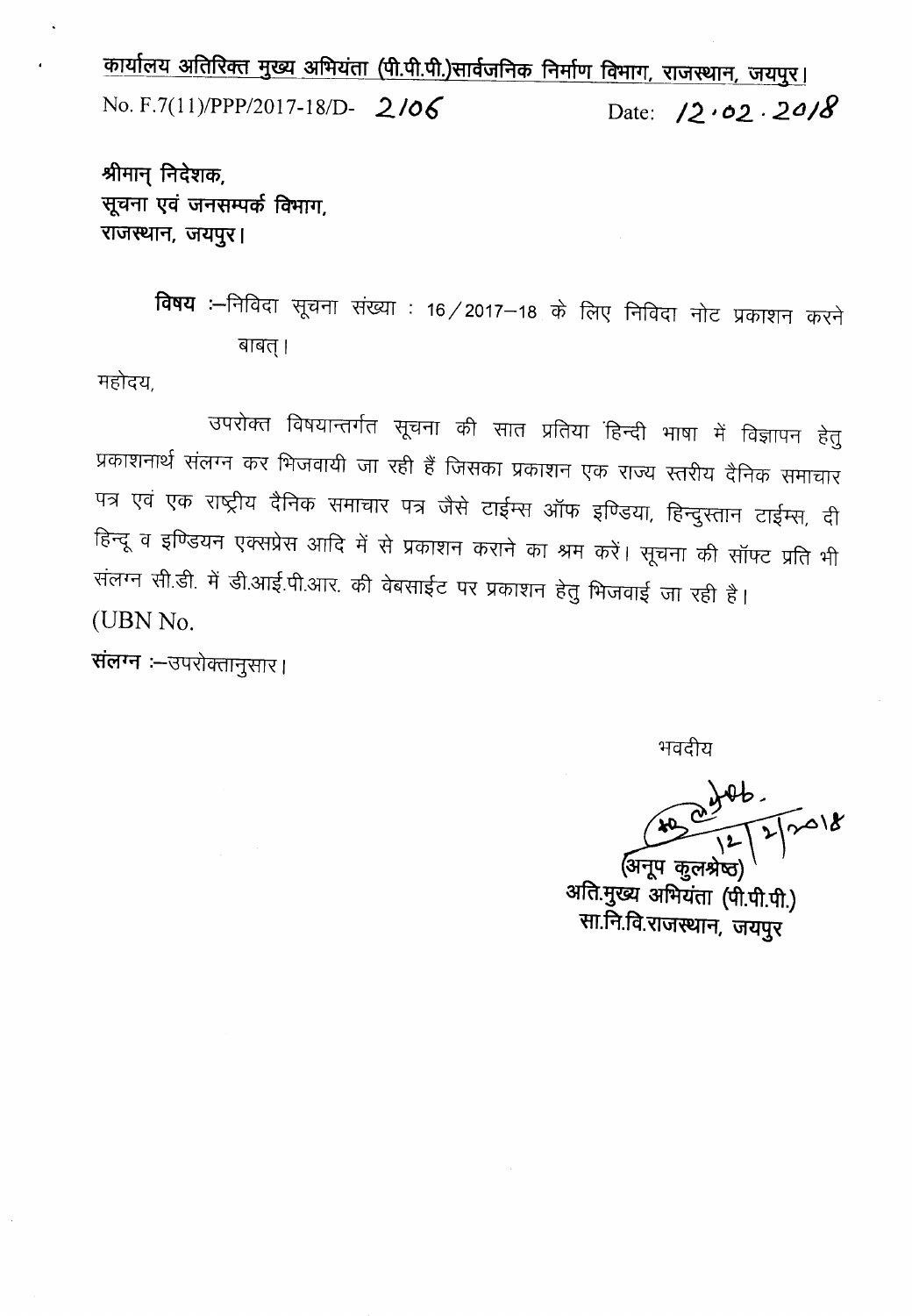## OFFICE OF THE ADDITIONAL. CHIEF ENGINEER (PPP) P.W.D.,RAJASTHAN, JAIPUR

# 12<sup>*,*</sup>*02<sup>2</sup>20/*<sup>3</sup>

#### **NIT** No. *16/2017-18*

On behalf of Hon 'ble Governor of Rajasthan, Public Works Department, Rajasthan (India) invites Expression of Interest (EoI) in specified format from interested Consultants for Authority Engineer's Services for Banar- Bhopalgarh-Kuchera (SH- 63) Length 126.500 (Package No. WBIRSHDP II/EPC/Ol), Bhawi-Pipar- Khimsar (SH-86C) Length 83.225 Km (Package No. WB/RSHDP *II/EPC/02*) and lodhpur-Marwar lunction- lojawar Highway (SH-61 & 61A) Length 119.095 Km (Package No. WB/RSHDP II/EPC/03) under RSHDP-II proposed to be financed by the World Bank on Engineering, Procurement and Construction (EPC) Contract mode, for short listing of eligible Consultants. The REol documents can be viewed or / and downloaded from website: http://sppp.rajasthan.gov.in , http:// www.pwd.rajasthan.gov.in and http://eproc.rajasthan.gov.in from 19.02.2018. Any further amendments to the REol documents shall only be made available on above websites as such prospective Consultants are expected to visit the above websites for the same.

This procurement for Authority Engineer's Services shall be done through  $I_{\text{norm}}$  Competitive Bidding (ICB) process as per the World Bank Guidelin: from short listed Consultants. The more world bank Guidelines,

 $\sqrt{2}$   $\approx 1$ 

Kulshreshtha) Additional Chief Engineer (PPP), PWD, Rajasthan, Jaipur.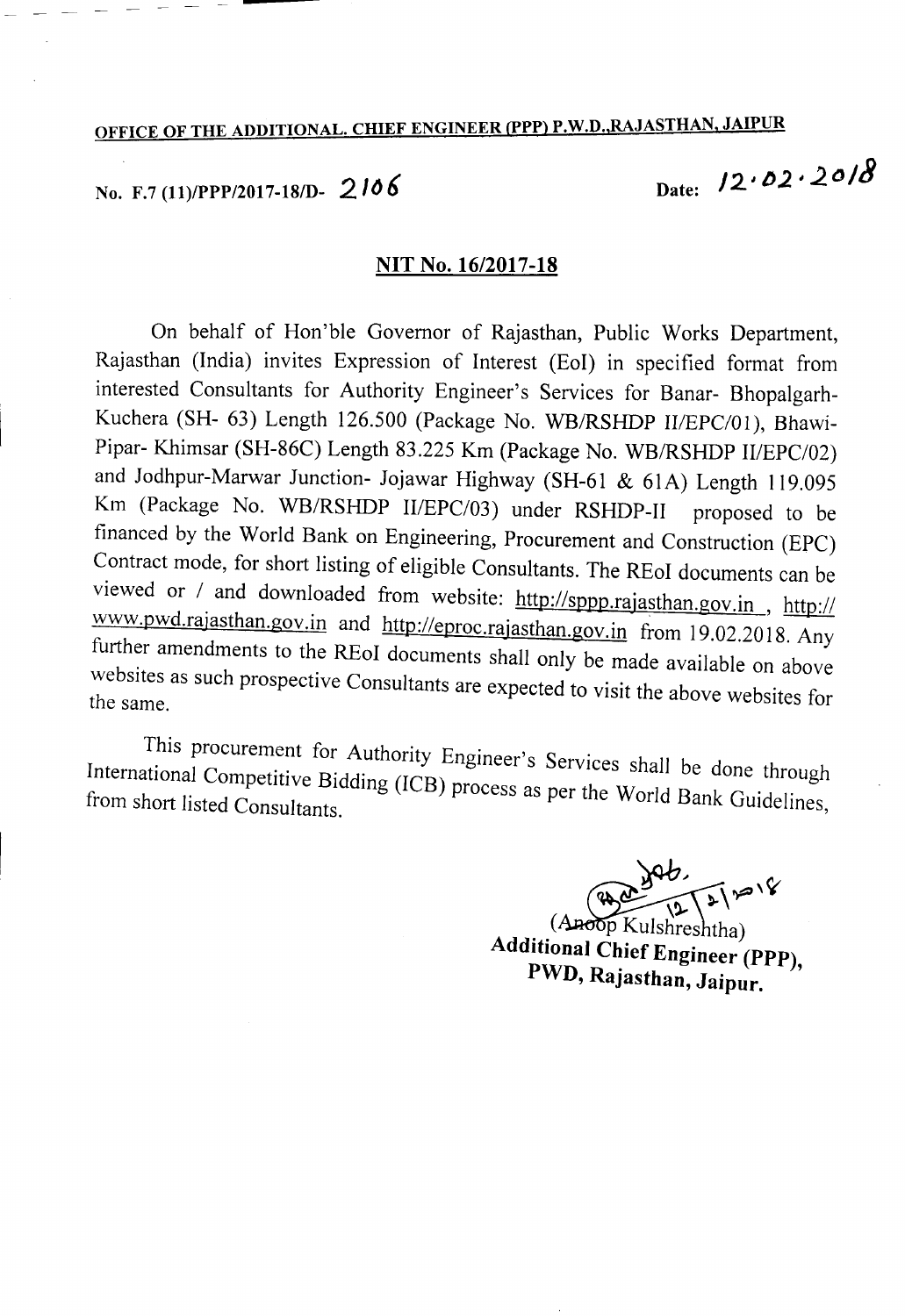## GOVERNMENT OF RAJASTHAN OFFICE OF THE ADDITIONAL CHIEF ENGINEER (PPP) PUBLIC WORKS DEPARTMENT JACOB ROAD, CIVIL LINES JAIPUR (RAJASTHAN)

#### NIT No. 16/2017-18

### Request for Expression of Interest

Date: 12.02.2018

Project ID: P157141 (Rajasthan State Highway Development Program-II)

Contract No. and Title: Package: No. WB/RSHDP II/AE/01, Authority Engineer's Services for Banar- Bhopalgarh- Kuchera (SH- 63) Length 126.500 (Package No. WB/RSHDP II/EPC/01), Bhawi- Pipar- Khimsar (SH-86C) Length 83.225 Km (Package No. WB/RSHDP II/EPC/02) and Jodhpur-Marwar Junction- Jojawar Highway (SH-61 & 61A) Length 119.095 Km (Package No. WB/RSHDP II/EPC/03)

Deadline for Submission of EoI : 05.03.2018 upto 11:30 Hrs. 1ST.

1. The Government of Rajasthan through Government of India has applied for financing from the World Bank (WB) towards the cost of Rajasthan State Highway Development Program-II. Part of this financing will be used for eligible payments under the Contract named above. Expression of Interest (EoI) is open to all Consultants, subject to restrictions pursuant and eligibility criteria specified in REoI.

The Public Works Department, Rajasthan ("the Employer") in Interest (EoI) from interesed Consultants for the  $A_{\text{refl}}$ , i.e.  $\bar{E}$  Expression of Interest (EoI) from interesed Consultants for the Authority Engineer's Services for Banar- Bhopalgarh- Kuchera (SH- 63) Length 126.500 (Package No. WB/RSHDP , Bhawi- Pipar- Khimsar (SH-86C) L WB/RSHDP II/EPC/02) and Jodhnur-Marwon Issued  $\frac{3.225}{4}$  Km (Package No. WB/RSHDP II/EPC/02) and Jodhpur-Marwar Junction- Jojawar Highway (SH-61 & 61A) Length 119.095 Km (Package No. WB/RSHDP II/EPC/03) ("the Consulting Services"). 61A) Length 119.095 Km (Package No. WB/RSHDP II/EPC/03) ("the Consulting Services").

2. Brief particulars of the Auth is as follows: ut ority Engineer's Consultancy Services for *following* Projects

| S.<br>N <sub>0</sub>   | <b>State</b><br>Highway<br>No. | Name of Road          | Length<br>(Km.) | Indicative Cost of<br>construction |
|------------------------|--------------------------------|-----------------------|-----------------|------------------------------------|
|                        | $SH-63$                        | Banar-Bhopalgarh-     |                 | (Rs in million.)                   |
|                        |                                | Kuchera               | 126.500         | 2403.50                            |
| 2.                     | SH-86C                         | Bhawi- Pipar- Khimsar |                 |                                    |
|                        | $SH-61&61A$                    | Jodhpur-Marwar        | 83.225          | 1060.00                            |
| The RE <sub>o</sub> r: |                                | Junction- Jojawar     | 119.095         | 3317 OO                            |

- <sup>3.</sup> The REoI is open to all Consultants from any country.  $\epsilon$  IglbllIty criteria specified in RE<sub>O</sub>I any country, subject to the restriction . So to the restrictions pursuant
- <sup>4.</sup> International Competitive Bidding *I* accordance with WB's Single Stage Two Envelope e-Procurance is will be followed in
- $5.$  The  $Conl$  rocurement biddi . The Consultants should note that the **latter of the consultants** should note that the **latter of the consultants** process.  $\mu$   $\approx$   $\frac{1}{2}$   $\frac{1}{2}$   $\frac{1}{2}$   $\frac{1}{2}$   $\frac{1}{2}$   $\frac{1}{2}$   $\frac{1}{2}$   $\frac{1}{2}$   $\frac{1}{2}$   $\frac{1}{2}$   $\frac{1}{2}$   $\frac{1}{2}$   $\frac{1}{2}$   $\frac{1}{2}$   $\frac{1}{2}$   $\frac{1}{2}$   $\frac{1}{2}$   $\frac{1}{2}$   $\frac{1}{2}$   $\frac{1}{2}$   $\frac{1}{2}$  the EoI shall be submitted in the office with offline submission of EoI a n . Ice mentioned above on / bossessed pulled copy of the EoI shall be submitted in the office mentioned above on / before due date.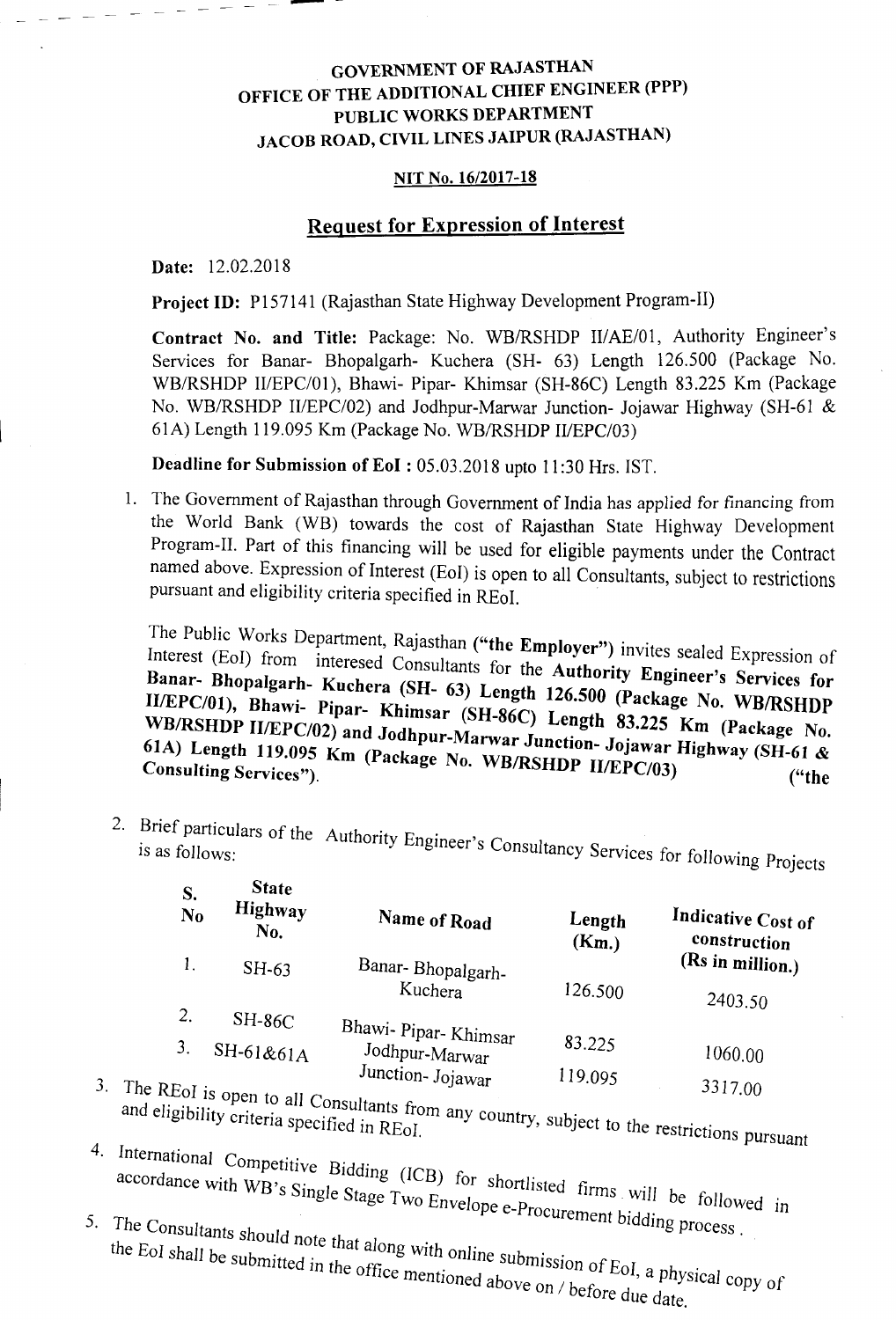6. To obtain further information and inspect the EoI Document, interested Consultants should contact:

> Mr. Anoop Kulshreshtha, Additional Chief Engineer (PPP) Public Works Department, Jacob Road, Civil Lines, Jaipur, Rajasthan, India. Pincode- 302006. Phone *Nol* Fax: +91 141 2223547 Email ID: aceppp.pwd@rajasthan.gov.in

- 7. To purchase the Eol Document, interested Consultants should:
	- Write to address above requesting for the Eol Document for Authority Engineer's Services for Banar- Bhopalgarh- Kuchera (SH- 63) Length 126.500 (Package No. *WB/RSHDP II/EPC/Ol),* Bhawi- Pipar- Khimsar (SH-86C) Length 83.225 Km (Package No. WBIRSHDP *IIIEPC/02)* and Jodhpur-Marwar Junction- Jojawar Highway (SH-61 & 61A) Length 119.095 Km (Package No. WBIRSHDP *IIIEPC/03)*
	- Pay a non-refundable fee of INR *10,0001-* (Rupees Ten Thousand) (inclusive of taxes if any) through Demand Draft payable at Jaipur in favour of "PD- PPP Division PWD, Jaipur, if downloaded from websites.
	- The document will be sent by Registered Post or may be collected from the address mentioned above upon request. No liability will be accepted for loss or late delivery of Eol Documents.

Alternatively, the Consultants can view *andl* or download the Eol document from the web site www.pwd.rajasthan.gov.in or www.sppp.rajasthan.gov.in or eproc.rajasthan.gov.in from date 19.02.2018. In such case, Consultant shall submit a Demand Draft of INR 10,000 payable at Jaipur in favour of "PD-PPP Division, PWD Jaipur along with the Eol.

- 8. A Pre-Eol conference shall be held on 28.02.2018 at 15:00 hours 1ST at the address above. Consultant's representatives are invited and encouraged to attend the meeting.
- 9. Physical Expression of Interest (EoI) in sealed envelope, complete in all respect, shall be submitted :-
	- to the address above, on or before 05.03.2018 byl1 :30 Hrs 1ST.
	- a non-refundable Application Fee in the form of Demand Draft or Bankers Cheque of INR 10,000 payable at Jaipur in favour of " Project Director (PPP), PWD. Jaipur", if downloaded from websites.
	- a non-refundable Processing Fee of INR 1,000 in the form of Demand Draft or Bankers Cheque in favour of " MD RISL" payable at Jaipur,
- 10. The Employer will not be responsible for any costs or expenses incurred by Consultants in connection with the preparation or delivery of their Eol.

11. The Eol shall be opened on 05.03.2018 at 12.30 Hrs. 1ST.

(Anoop Kulshreshtha) Additional Chief Engineer (PPP), PWD, Rajasthan, Jaipur.